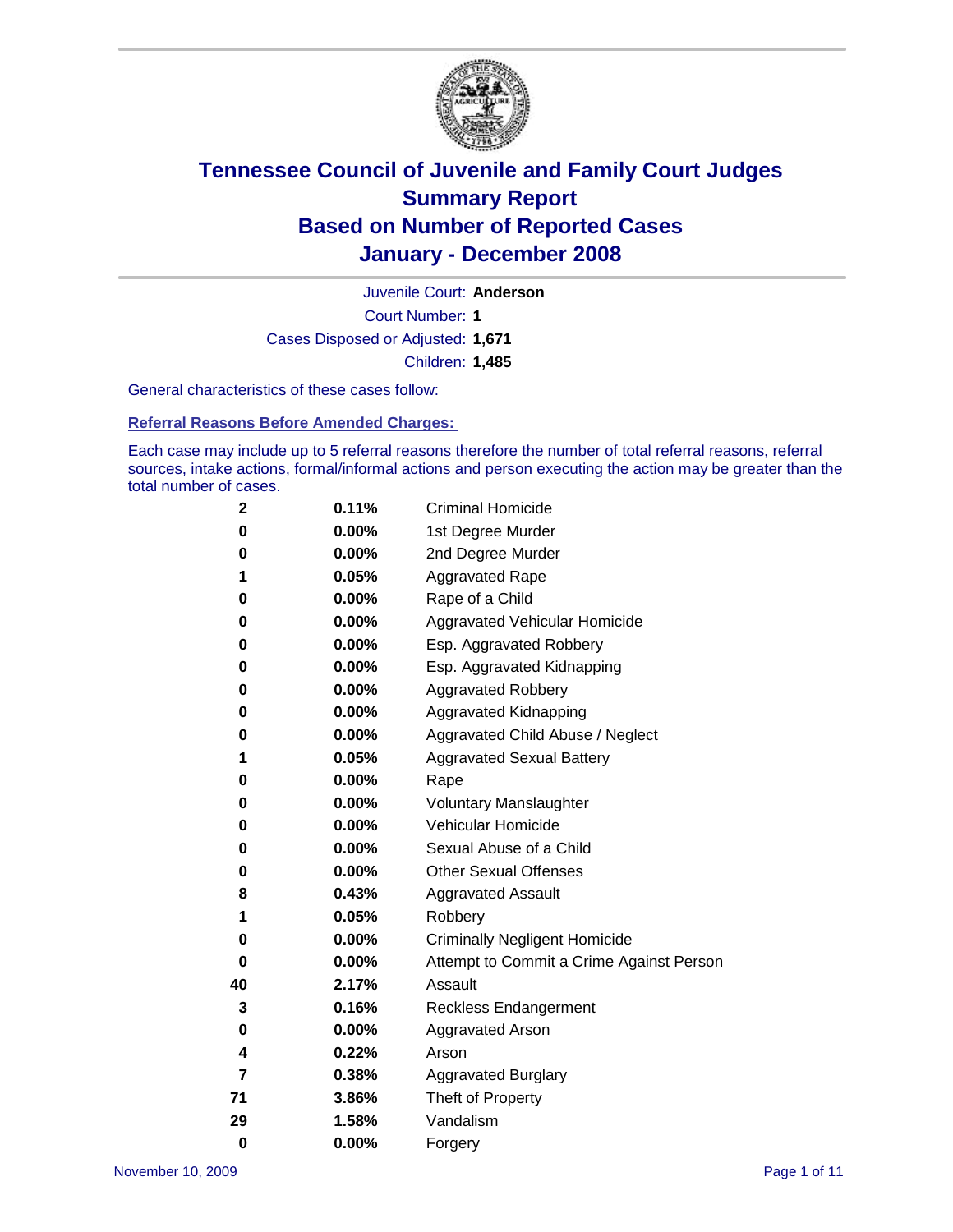

Juvenile Court: **Anderson**

Court Number: **1**

Cases Disposed or Adjusted: **1,671**

Children: **1,485**

### **Referral Reasons Before Amended Charges:**

Each case may include up to 5 referral reasons therefore the number of total referral reasons, referral sources, intake actions, formal/informal actions and person executing the action may be greater than the total number of cases.

| 0              | 0.00%    | <b>Worthless Checks</b>                                     |
|----------------|----------|-------------------------------------------------------------|
| 0              | 0.00%    | Illegal Possession / Fraudulent Use of Credit / Debit Cards |
| 5              | 0.27%    | <b>Burglary</b>                                             |
| $\mathbf 2$    | 0.11%    | Unauthorized Use of a Vehicle                               |
| $\mathbf 2$    | 0.11%    | <b>Cruelty to Animals</b>                                   |
| 0              | $0.00\%$ | Sale of Controlled Substances                               |
| $\overline{7}$ | 0.38%    | <b>Other Drug Offenses</b>                                  |
| 25             | 1.36%    | <b>Possession of Controlled Substances</b>                  |
| $\mathbf 0$    | 0.00%    | <b>Criminal Attempt</b>                                     |
| 4              | 0.22%    | Carrying Weapons on School Property                         |
| $\mathbf 2$    | 0.11%    | Unlawful Carrying / Possession of a Weapon                  |
| $\mathbf 2$    | 0.11%    | <b>Evading Arrest</b>                                       |
| $\bf{0}$       | 0.00%    | Escape                                                      |
| 1              | 0.05%    | Driving Under Influence (DUI)                               |
| 23             | 1.25%    | Possession / Consumption of Alcohol                         |
| 0              | 0.00%    | Resisting Stop, Frisk, Halt, Arrest or Search               |
| 0              | $0.00\%$ | <b>Aggravated Criminal Trespass</b>                         |
| 3              | 0.16%    | Harassment                                                  |
| 0              | 0.00%    | Failure to Appear                                           |
| 0              | 0.00%    | Filing a False Police Report                                |
| 2              | 0.11%    | Criminal Impersonation                                      |
| 21             | 1.14%    | <b>Disorderly Conduct</b>                                   |
| 8              | 0.43%    | <b>Criminal Trespass</b>                                    |
| $\mathbf 2$    | 0.11%    | <b>Public Intoxication</b>                                  |
| 0              | 0.00%    | Gambling                                                    |
| 239            | 12.98%   | Traffic                                                     |
| 4              | 0.22%    | <b>Local Ordinances</b>                                     |
| $\bf{0}$       | $0.00\%$ | Violation of Wildlife Regulations                           |
| 1              | 0.05%    | Contempt of Court                                           |
| 1              | 0.05%    | Violation of Probation                                      |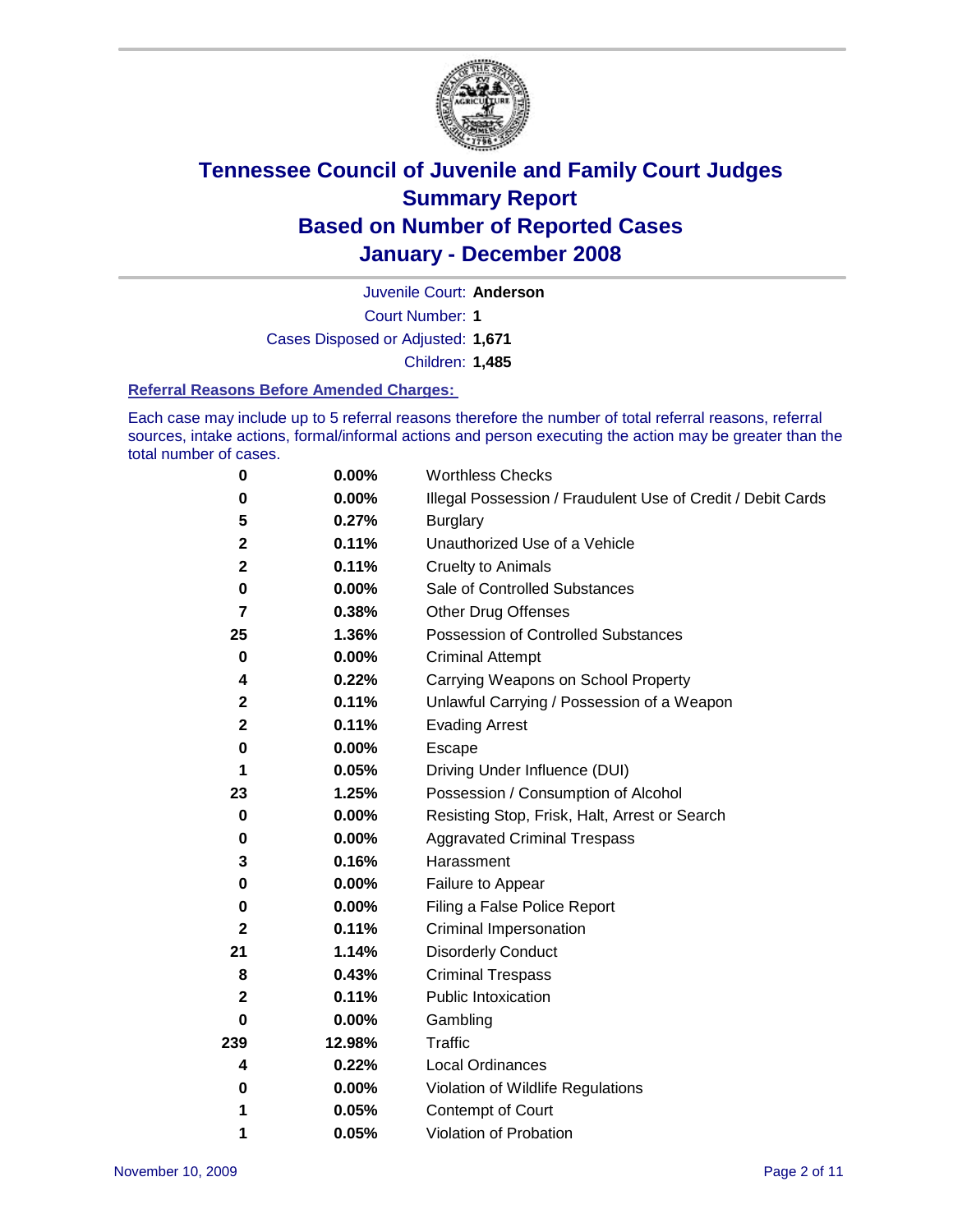

Court Number: **1** Juvenile Court: **Anderson** Cases Disposed or Adjusted: **1,671** Children: **1,485**

#### **Referral Reasons Before Amended Charges:**

Each case may include up to 5 referral reasons therefore the number of total referral reasons, referral sources, intake actions, formal/informal actions and person executing the action may be greater than the total number of cases.

| 0        | $0.00\%$ | Violation of Aftercare                 |
|----------|----------|----------------------------------------|
| 14       | 0.76%    | <b>Unruly Behavior</b>                 |
| 253      | 13.74%   | Truancy                                |
| 17       | 0.92%    | In-State Runaway                       |
| 0        | $0.00\%$ | Out-of-State Runaway                   |
| 80       | 4.35%    | Possession of Tobacco Products         |
| 3        | 0.16%    | Violation of a Valid Court Order       |
| 5        | 0.27%    | <b>Violation of Curfew</b>             |
| 0        | 0.00%    | <b>Sexually Abused Child</b>           |
| $\bf{0}$ | 0.00%    | <b>Physically Abused Child</b>         |
| 80       | 4.35%    | Dependency / Neglect                   |
| 10       | 0.54%    | <b>Termination of Parental Rights</b>  |
| 0        | 0.00%    | <b>Violation of Pretrial Diversion</b> |
| 0        | $0.00\%$ | Violation of Informal Adjustment       |
| 0        | $0.00\%$ | <b>Judicial Review</b>                 |
| 0        | 0.00%    | <b>Administrative Review</b>           |
| 0        | $0.00\%$ | <b>Foster Care Review</b>              |
| 61       | 3.31%    | Custody                                |
| 7        | 0.38%    | Visitation                             |
| 25       | 1.36%    | Paternity / Legitimation               |
| 743      | 40.36%   | Child Support                          |
| 0        | 0.00%    | <b>Request for Medical Treatment</b>   |
| 0        | $0.00\%$ | <b>Consent to Marry</b>                |
| 22       | 1.20%    | Other                                  |
| 1,841    | 100.00%  | <b>Total Referrals</b>                 |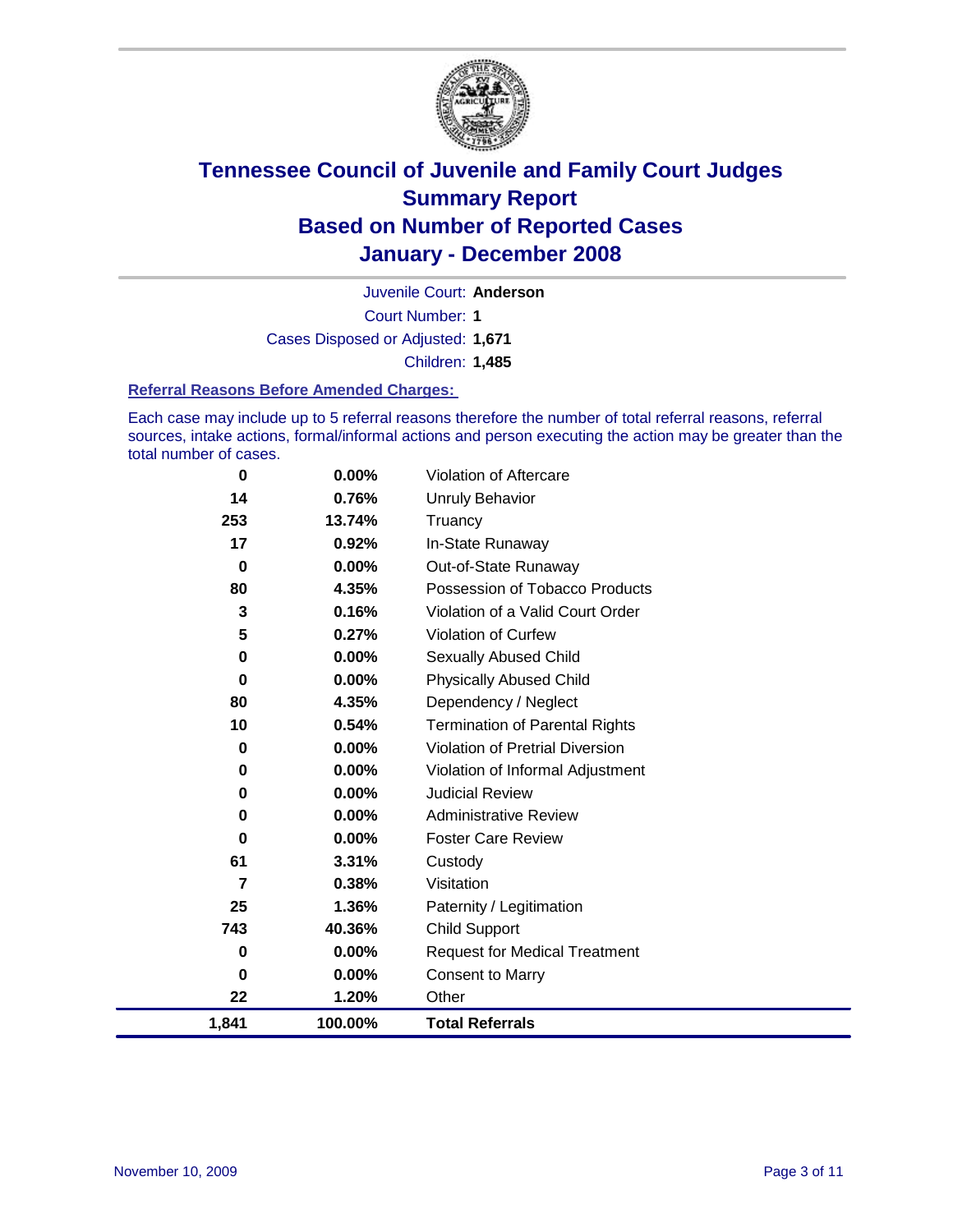

|                     |                                   | Juvenile Court: Anderson          |  |
|---------------------|-----------------------------------|-----------------------------------|--|
|                     |                                   | <b>Court Number: 1</b>            |  |
|                     | Cases Disposed or Adjusted: 1,671 |                                   |  |
|                     |                                   | Children: 1,485                   |  |
| Referral Sources: 1 |                                   |                                   |  |
| 552                 | 29.98%                            | Law Enforcement                   |  |
| 38                  | 2.06%                             | Parents                           |  |
| 21                  | 1.14%                             | Relatives                         |  |
| $\bf{0}$            | 0.00%                             | Self                              |  |
| 336                 | 18.25%                            | School                            |  |
| $\bf{0}$            | 0.00%                             | <b>CSA</b>                        |  |
| 36                  | 1.96%                             | <b>DCS</b>                        |  |
| 772                 | 41.93%                            | <b>Other State Department</b>     |  |
| 0                   | 0.00%                             | <b>District Attorney's Office</b> |  |
| 11                  | 0.60%                             | <b>Court Staff</b>                |  |
| 19                  | 1.03%                             | Social Agency                     |  |
| 21                  | 1.14%                             | <b>Other Court</b>                |  |
| 31                  | 1.68%                             | Victim                            |  |
| 0                   | 0.00%                             | Child & Parent                    |  |
| 0                   | 0.00%                             | Hospital                          |  |
| 0                   | $0.00\%$                          | Unknown                           |  |

### **Age of Child at Referral: 2**

| 1.485 | 100.00%  | <b>Total Child Count</b> |
|-------|----------|--------------------------|
| 0     | $0.00\%$ | <b>Unknown</b>           |
| 626   | 42.15%   | Ages 19 and Over         |
| 226   | 15.22%   | Ages 17 through 18       |
| 320   | 21.55%   | Ages 15 through 16       |
| 124   | 8.35%    | Ages 13 through 14       |
| 47    | 3.16%    | Ages 11 through 12       |
| 142   | 9.56%    | Ages 10 and Under        |
|       |          |                          |

<sup>1</sup> If different than number of Referral Reasons (1841), verify accuracy of your court's data.

<sup>2</sup> One child could be counted in multiple categories, verify accuracy of your court's data

**0.22%** Other

**1,841 100.00% Total Referral Sources**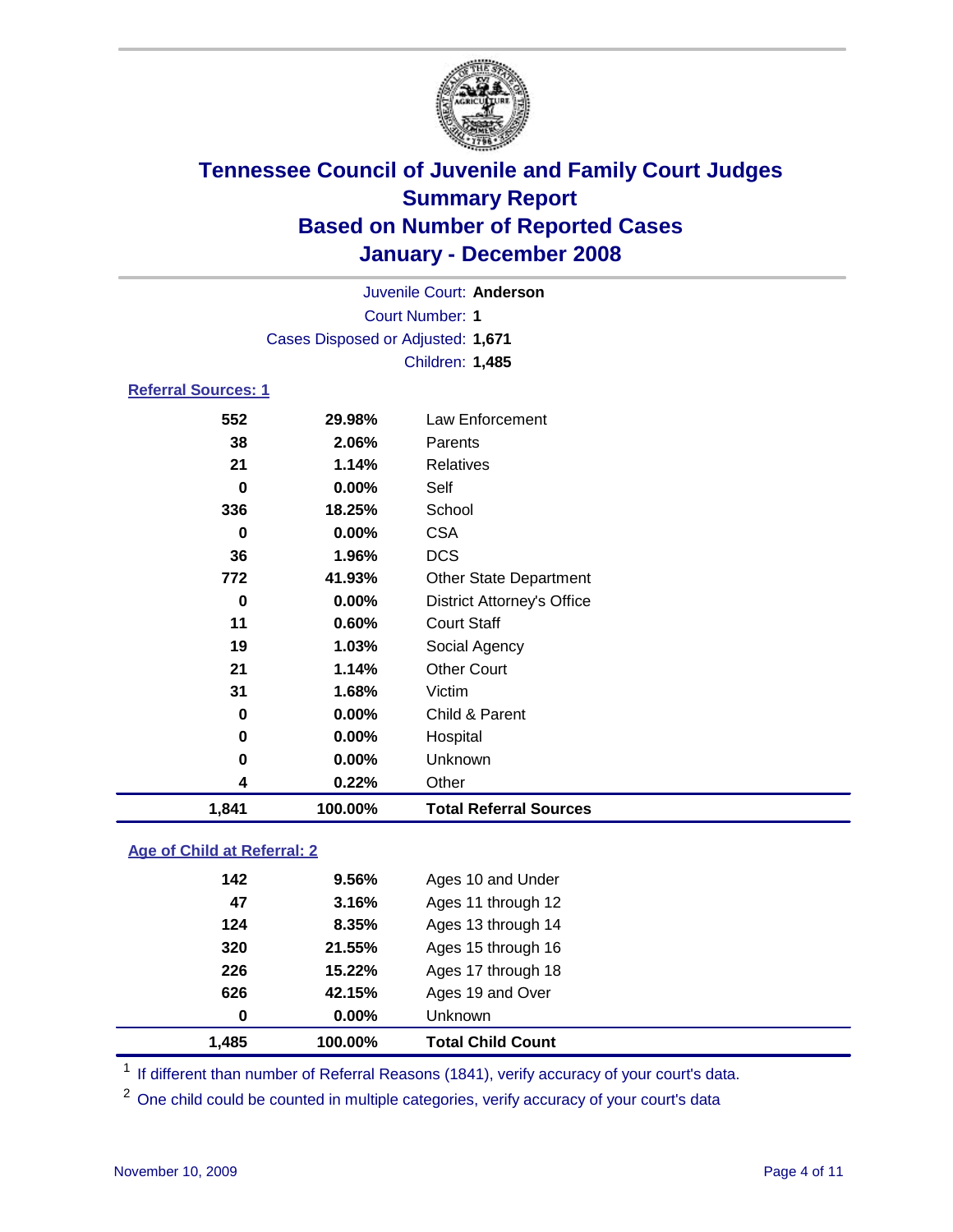

| Juvenile Court: Anderson                |                                   |                          |  |  |  |
|-----------------------------------------|-----------------------------------|--------------------------|--|--|--|
| <b>Court Number: 1</b>                  |                                   |                          |  |  |  |
|                                         | Cases Disposed or Adjusted: 1,671 |                          |  |  |  |
|                                         |                                   | Children: 1,485          |  |  |  |
| Sex of Child: 1                         |                                   |                          |  |  |  |
| 889                                     | 59.87%                            | Male                     |  |  |  |
| 587                                     | 39.53%                            | Female                   |  |  |  |
| 9                                       | 0.61%                             | Unknown                  |  |  |  |
| 1,485                                   | 100.00%                           | <b>Total Child Count</b> |  |  |  |
| Race of Child: 1                        |                                   |                          |  |  |  |
| 1,251                                   | 84.24%                            | White                    |  |  |  |
| 133                                     | 8.96%                             | African American         |  |  |  |
| 1                                       | 0.07%                             | Native American          |  |  |  |
| 1                                       | 0.07%                             | Asian                    |  |  |  |
| 10                                      | 0.67%                             | Mixed                    |  |  |  |
| 89                                      | 5.99%                             | Unknown                  |  |  |  |
| 1,485                                   | 100.00%                           | <b>Total Child Count</b> |  |  |  |
| <b>Hispanic Origin: 1</b>               |                                   |                          |  |  |  |
| 1                                       | 0.07%                             | Yes                      |  |  |  |
| 1,484                                   | 99.93%                            | <b>No</b>                |  |  |  |
| $\bf{0}$                                | 0.00%                             | Unknown                  |  |  |  |
| 1,485                                   | 100.00%                           | <b>Total Child Count</b> |  |  |  |
| <b>School Enrollment of Children: 1</b> |                                   |                          |  |  |  |
| 1,418                                   | 95.49%                            | Yes                      |  |  |  |
| 52                                      | 3.50%                             | No                       |  |  |  |
| 15                                      | 1.01%                             | Unknown                  |  |  |  |
| 1,485                                   | 100.00%                           | <b>Total Child Count</b> |  |  |  |

<sup>1</sup> One child could be counted in multiple categories, verify accuracy of your court's data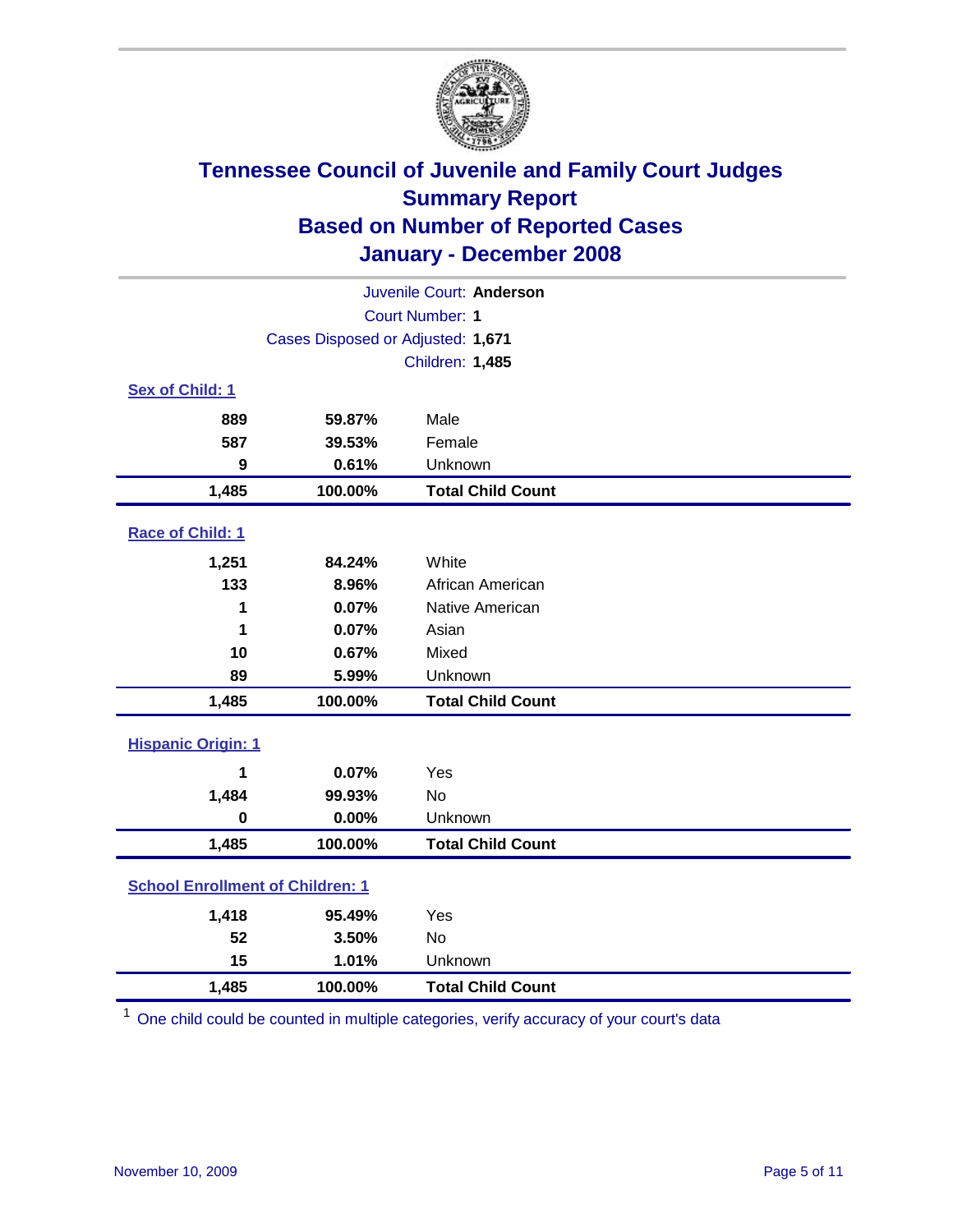

Court Number: **1** Juvenile Court: **Anderson** Cases Disposed or Adjusted: **1,671** Children: **1,485**

### **Living Arrangement of Child at Time of Referral: 1**

| 1,485 | 100.00%  | <b>Total Child Count</b>     |
|-------|----------|------------------------------|
| 102   | 6.87%    | Other                        |
| 445   | 29.97%   | Unknown                      |
| 130   | 8.75%    | Independent                  |
| 5     | 0.34%    | In an Institution            |
| 0     | $0.00\%$ | In a Residential Center      |
| 4     | 0.27%    | In a Group Home              |
| 11    | 0.74%    | With Foster Family           |
| 3     | 0.20%    | With Adoptive Parents        |
| 73    | 4.92%    | <b>With Relatives</b>        |
| 76    | 5.12%    | <b>With Father</b>           |
| 337   | 22.69%   | With Mother                  |
| 40    | 2.69%    | With Mother and Stepfather   |
| 10    | 0.67%    | With Father and Stepmother   |
| 249   | 16.77%   | With Both Biological Parents |

#### **Type of Detention: 2**

| 1.671 | 100.00%  | <b>Total Detention Count</b> |
|-------|----------|------------------------------|
| 0     | 0.00%    | Other                        |
| 1,502 | 89.89%   | Does Not Apply               |
| 139   | 8.32%    | <b>Unknown</b>               |
| 6     | 0.36%    | <b>Psychiatric Hospital</b>  |
| 0     | 0.00%    | Jail - No Separation         |
| 0     | $0.00\%$ | Jail - Partial Separation    |
| 12    | 0.72%    | Jail - Complete Separation   |
| 12    | 0.72%    | Juvenile Detention Facility  |
| 0     | $0.00\%$ | Non-Secure Placement         |
|       |          |                              |

<sup>1</sup> One child could be counted in multiple categories, verify accuracy of your court's data

<sup>2</sup> If different than number of Cases (1671) verify accuracy of your court's data.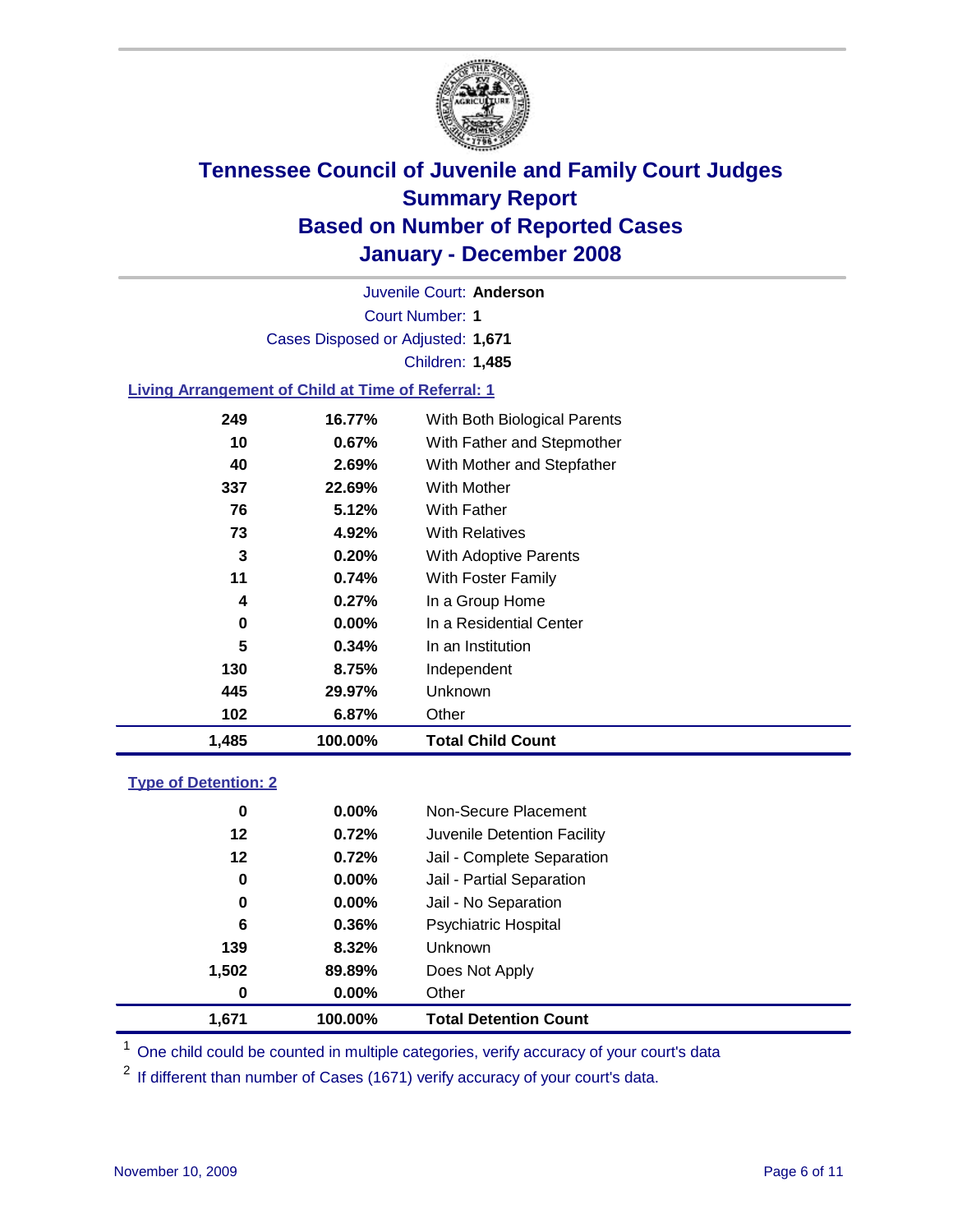

|                                                    | Juvenile Court: Anderson          |                                      |  |  |  |
|----------------------------------------------------|-----------------------------------|--------------------------------------|--|--|--|
|                                                    | Court Number: 1                   |                                      |  |  |  |
|                                                    | Cases Disposed or Adjusted: 1,671 |                                      |  |  |  |
|                                                    |                                   | Children: 1,485                      |  |  |  |
| <b>Placement After Secure Detention Hearing: 1</b> |                                   |                                      |  |  |  |
| 3                                                  | 0.18%                             | Returned to Prior Living Arrangement |  |  |  |
| 0                                                  | 0.00%                             | Juvenile Detention Facility          |  |  |  |
| 0                                                  | 0.00%                             | Jail                                 |  |  |  |
| 0                                                  | 0.00%                             | Shelter / Group Home                 |  |  |  |
| 0                                                  | 0.00%                             | <b>Foster Family Home</b>            |  |  |  |
| 1                                                  | 0.06%                             | Psychiatric Hospital                 |  |  |  |
| 1,441                                              | 86.24%                            | Unknown                              |  |  |  |
| 226                                                | 13.52%                            | Does Not Apply                       |  |  |  |
| $\bf{0}$                                           | $0.00\%$                          | Other                                |  |  |  |
| 1,671                                              | 100.00%                           | <b>Total Placement Count</b>         |  |  |  |
| <b>Intake Actions: 2</b>                           |                                   |                                      |  |  |  |
|                                                    |                                   |                                      |  |  |  |
| 1,117<br>0                                         |                                   |                                      |  |  |  |
|                                                    | 60.67%                            | <b>Petition Filed</b>                |  |  |  |
|                                                    | 0.00%                             | <b>Motion Filed</b>                  |  |  |  |
| 11                                                 | 0.60%                             | <b>Citation Processed</b>            |  |  |  |
| 0                                                  | 0.00%                             | Notification of Paternity Processed  |  |  |  |
| $\mathbf 0$                                        | 0.00%                             | Scheduling of Judicial Review        |  |  |  |
| 0                                                  | 0.00%                             | Scheduling of Administrative Review  |  |  |  |
| 0                                                  | 0.00%                             | Scheduling of Foster Care Review     |  |  |  |
| 0                                                  | 0.00%                             | Unknown                              |  |  |  |
| 111                                                | 6.03%                             | Does Not Apply                       |  |  |  |
| 602<br>1,841                                       | 32.70%<br>100.00%                 | Other<br><b>Total Intake Count</b>   |  |  |  |

<sup>1</sup> If different than number of Cases (1671) verify accuracy of your court's data.

<sup>2</sup> If different than number of Referral Reasons (1841), verify accuracy of your court's data.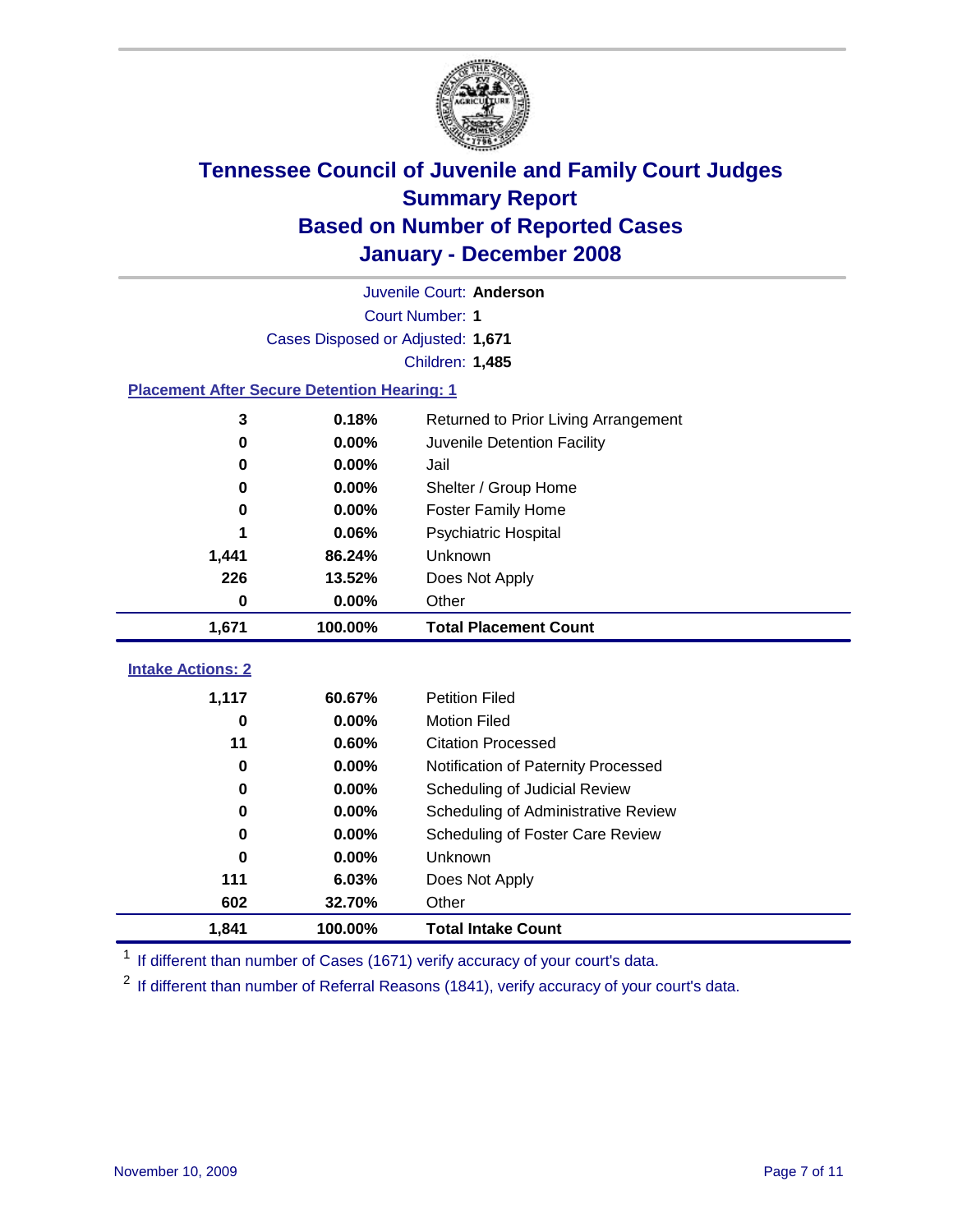

Court Number: **1** Juvenile Court: **Anderson** Cases Disposed or Adjusted: **1,671** Children: **1,485**

#### **Last Grade Completed by Child: 1**

| 31          | 2.09%   | Too Young for School     |
|-------------|---------|--------------------------|
| $\bf{0}$    | 0.00%   | Preschool                |
| 9           | 0.61%   | Kindergarten             |
| 16          | 1.08%   | 1st Grade                |
| 13          | 0.88%   | 2nd Grade                |
| 14          | 0.94%   | 3rd Grade                |
| 18          | 1.21%   | 4th Grade                |
| 23          | 1.55%   | 5th Grade                |
| 27          | 1.82%   | 6th Grade                |
| 49          | 3.30%   | 7th Grade                |
| 84          | 5.66%   | 8th Grade                |
| 83          | 5.59%   | 9th Grade                |
| 167         | 11.25%  | 10th Grade               |
| 171         | 11.52%  | 11th Grade               |
| 45          | 3.03%   | 12th Grade               |
| 0           | 0.00%   | Non-Graded Special Ed    |
| 1           | 0.07%   | <b>GED</b>               |
| $\mathbf 0$ | 0.00%   | Graduated                |
| $\bf{0}$    | 0.00%   | Never Attended School    |
| 382         | 25.72%  | Unknown                  |
| 352         | 23.70%  | Other                    |
| 1,485       | 100.00% | <b>Total Child Count</b> |

### **Enrolled in Special Education: 1**

| 1,433 | 96.50%   | No                       |  |
|-------|----------|--------------------------|--|
| 0     | $0.00\%$ | Unknown                  |  |
| 1,485 | 100.00%  | <b>Total Child Count</b> |  |

<sup>1</sup> One child could be counted in multiple categories, verify accuracy of your court's data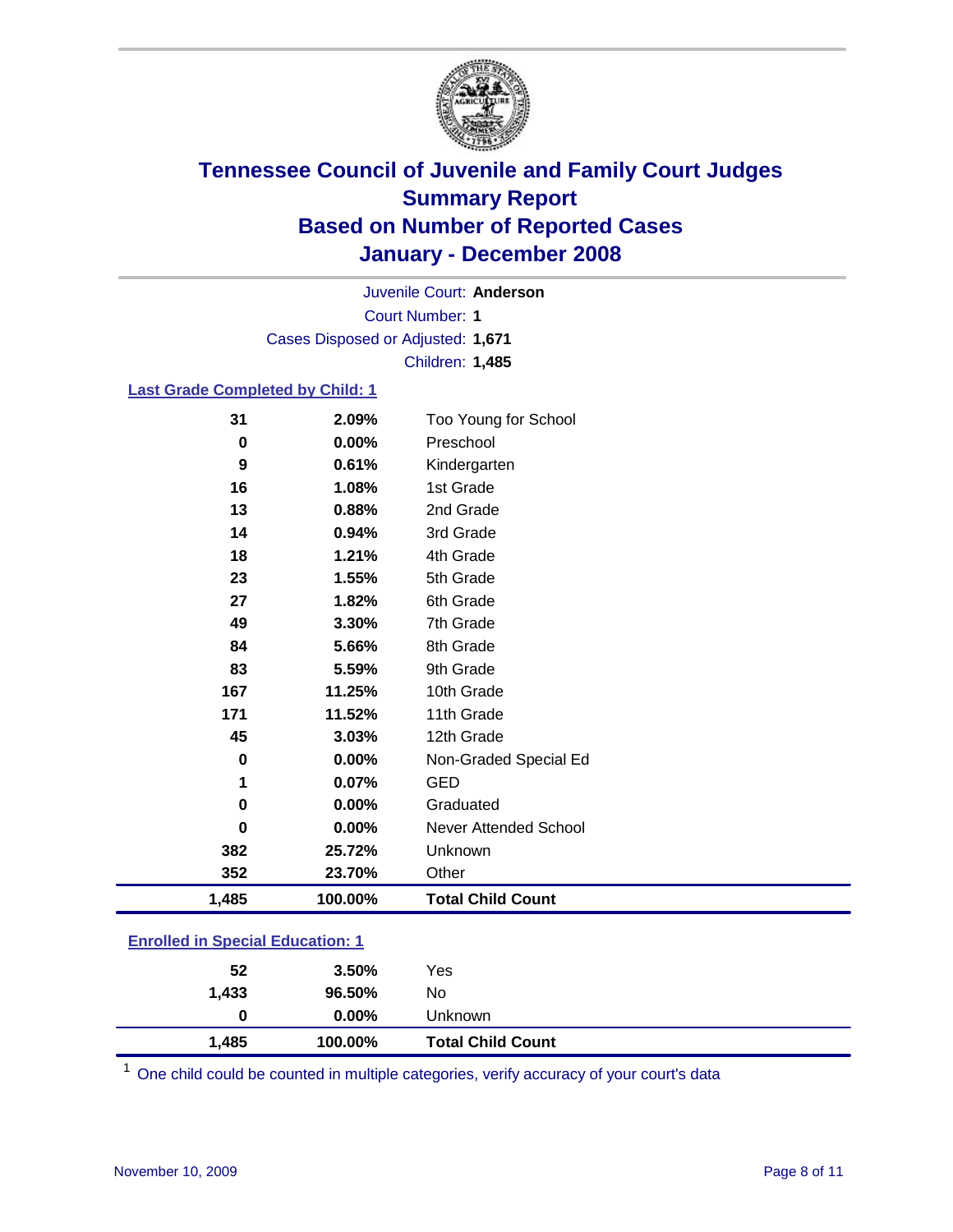

| Juvenile Court: Anderson     |                                   |                           |  |  |  |
|------------------------------|-----------------------------------|---------------------------|--|--|--|
|                              | Court Number: 1                   |                           |  |  |  |
|                              | Cases Disposed or Adjusted: 1,671 |                           |  |  |  |
|                              | Children: 1,485                   |                           |  |  |  |
| <b>Action Executed By: 1</b> |                                   |                           |  |  |  |
| 1,718                        | 93.32%                            | Judge                     |  |  |  |
| 123                          | 6.68%                             | Referee                   |  |  |  |
| 0                            | $0.00\%$                          | <b>YSO</b>                |  |  |  |
| 0                            | 0.00%                             | Other                     |  |  |  |
| 0                            | $0.00\%$                          | Unknown                   |  |  |  |
| 1,841                        | 100.00%                           | <b>Total Action Count</b> |  |  |  |

### **Formal / Informal Actions: 1**

| 163   | 8.85%    | Dismissed                                        |
|-------|----------|--------------------------------------------------|
| 28    | 1.52%    | Retired / Nolle Prosequi                         |
| 202   | 10.97%   | <b>Complaint Substantiated Delinquent</b>        |
| 2     | 0.11%    | <b>Complaint Substantiated Status Offender</b>   |
| 48    | 2.61%    | <b>Complaint Substantiated Dependent/Neglect</b> |
| 0     | $0.00\%$ | <b>Complaint Substantiated Abused</b>            |
| 0     | $0.00\%$ | <b>Complaint Substantiated Mentally III</b>      |
| 112   | 6.08%    | Informal Adjustment                              |
| 0     | $0.00\%$ | <b>Pretrial Diversion</b>                        |
| 0     | $0.00\%$ | <b>Transfer to Adult Court Hearing</b>           |
| 0     | $0.00\%$ | Charges Cleared by Transfer to Adult Court       |
| 641   | 34.82%   | Special Proceeding                               |
| 0     | $0.00\%$ | <b>Review Concluded</b>                          |
| 1     | 0.05%    | Case Held Open                                   |
| 644   | 34.98%   | Other                                            |
| 0     | 0.00%    | <b>Unknown</b>                                   |
| 1,841 | 100.00%  | <b>Total Action Count</b>                        |

<sup>1</sup> If different than number of Referral Reasons (1841), verify accuracy of your court's data.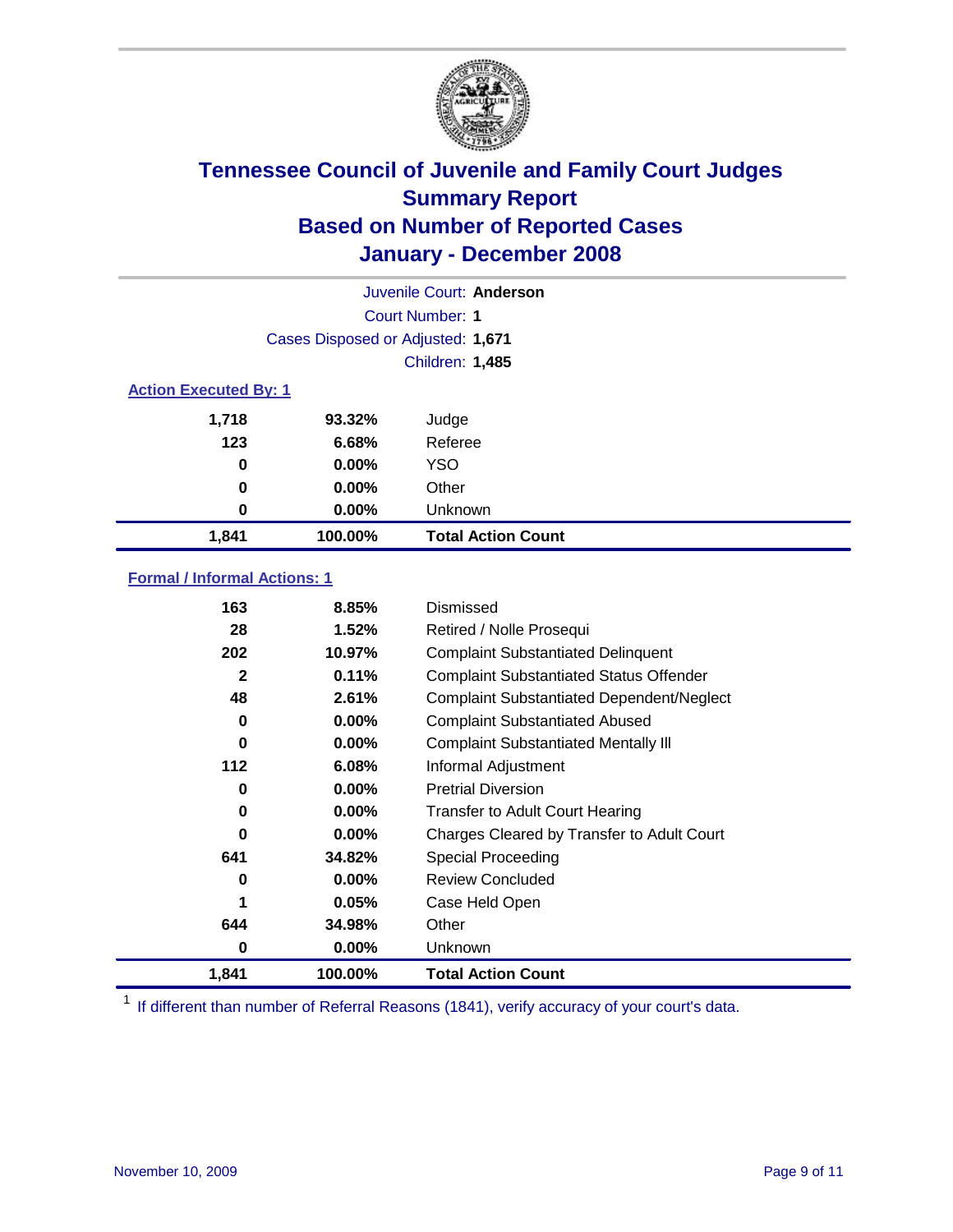

|                       |                                   | Juvenile Court: Anderson                              |
|-----------------------|-----------------------------------|-------------------------------------------------------|
|                       |                                   | Court Number: 1                                       |
|                       | Cases Disposed or Adjusted: 1,671 |                                                       |
|                       |                                   | Children: 1,485                                       |
| <b>Case Outcomes:</b> |                                   | There can be multiple outcomes for one child or case. |
| 374                   | 11.31%                            | <b>Case Dismissed</b>                                 |
| 29                    | 0.88%                             | Case Retired or Nolle Prosequi                        |
| 0                     | 0.00%                             | Warned / Counseled                                    |
| 3                     | 0.09%                             | Held Open For Review                                  |
| 48                    | 1.45%                             | Supervision / Probation to Juvenile Court             |
| 0                     | 0.00%                             | <b>Probation to Parents</b>                           |
| 8                     | 0.24%                             | Referral to Another Entity for Supervision / Service  |
| 22                    | 0.67%                             | Referred for Mental Health Counseling                 |
| 27                    | 0.82%                             | Referred for Alcohol and Drug Counseling              |
| 0                     | 0.00%                             | <b>Referred to Alternative School</b>                 |
| 0                     | 0.00%                             | Referred to Private Child Agency                      |
| 3                     | 0.09%                             | Referred to Defensive Driving School                  |
| 31                    | 0.94%                             | Referred to Alcohol Safety School                     |
| 0                     | 0.00%                             | Referred to Juvenile Court Education-Based Program    |
| 0                     | 0.00%                             | Driver's License Held Informally                      |
| 0                     | 0.00%                             | <b>Voluntary Placement with DMHMR</b>                 |
| 0                     | 0.00%                             | <b>Private Mental Health Placement</b>                |
| 0                     | 0.00%                             | <b>Private MR Placement</b>                           |
| 0                     | 0.00%                             | Placement with City/County Agency/Facility            |
| 0                     | 0.00%                             | Placement with Relative / Other Individual            |
| 0                     | 0.00%                             | Fine                                                  |
| 84                    | 2.54%                             | <b>Public Service</b>                                 |
| 18                    | 0.54%                             | Restitution                                           |
| 0                     | 0.00%                             | <b>Runaway Returned</b>                               |
| 0                     | 0.00%                             | No Contact Order                                      |
| $\boldsymbol{0}$      | 0.00%                             | Injunction Other than No Contact Order                |
| 0                     | 0.00%                             | <b>House Arrest</b>                                   |
| 4                     | 0.12%                             | <b>Court Defined Curfew</b>                           |
| 516                   | 15.61%                            | Dismissed from Informal Adjustment                    |
| 1                     | 0.03%                             | <b>Dismissed from Pretrial Diversion</b>              |
| 5                     | 0.15%                             | Released from Probation                               |
| 0                     | 0.00%                             | <b>Transferred to Adult Court</b>                     |
| 0                     | 0.00%                             | <b>DMHMR Involuntary Commitment</b>                   |